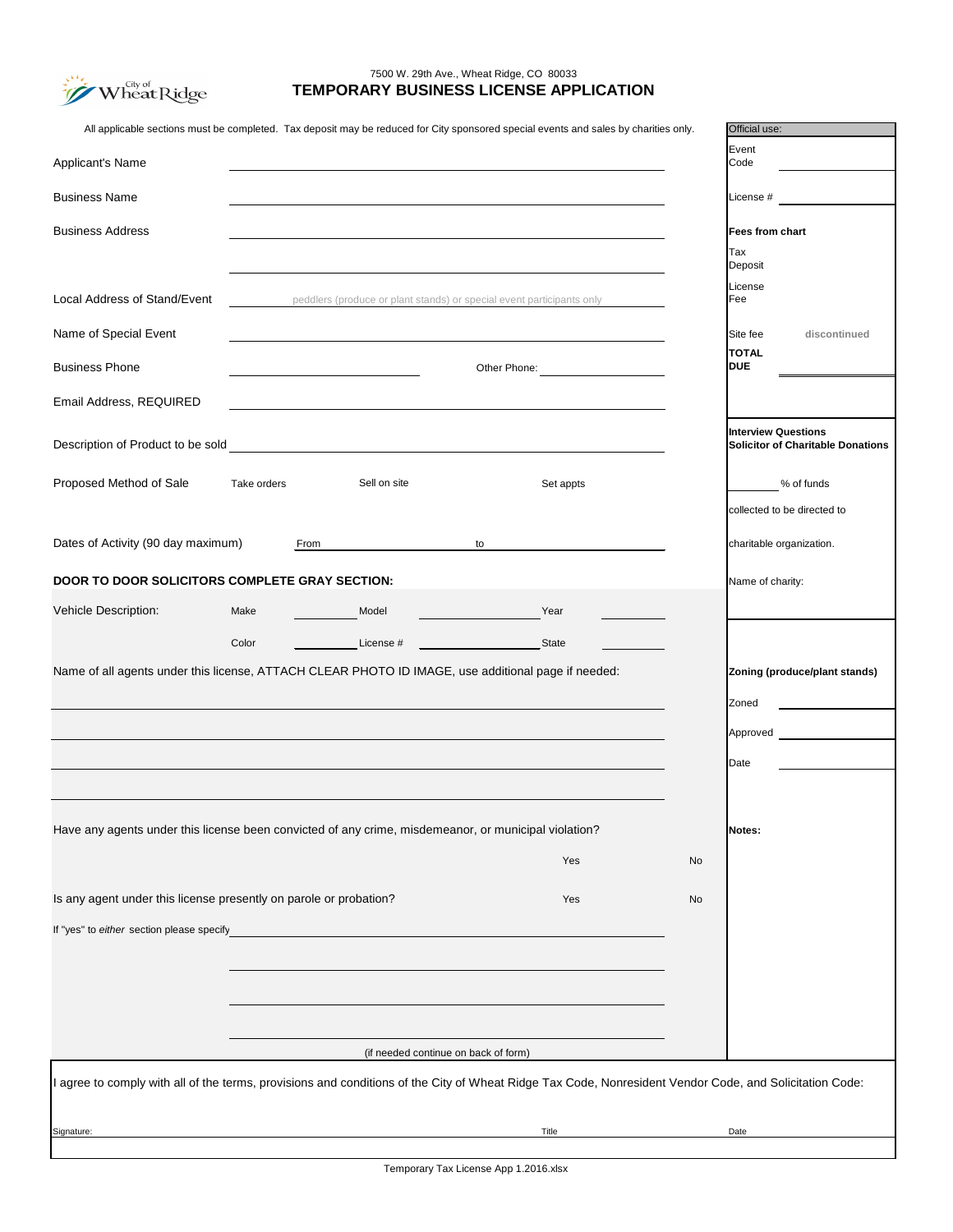# Wheat Ridge

## **TEMPORARY BUSINESS LICENSE AND SPECIAL EVENTS**

Peddlers, solicitors, and those wishing to sell at special events are subject to varying requirements.

#### **Non-Resident Vendors**

Any business or person not residing in Wheat Ridge who wishes to conduct short term sales by employees or agents in the City must have a peddler's or solicitor's license (Temporary Business and Tax License). The G*eneral Business and Tax License* is required if the vendor will conduct regular and ongoing sales or deliveries in company vehicles or by employees or agents who are physically present for business purposes in the City.

#### **Peddlers**

**Only holiday trees, produce, and bedding plants may be sold at temporary outside locations in the City. Mobile or temporary food vending is also allowed.** Sellers must obtain the Temporary Business License, which is valid for no more than 90 days.

- Get the property owner's written permission.
- Get a Land Use Permit from Zoning. Call: (303) 235-2846
- Complete the Temporary Business License Application.
- Submit it to the Tax Office at City Hall with the required fees.

#### COSTS—TEMPORARY LICENSE FOR PEDDLERS

TOTAL \$120 License fee: \$20 Tax deposit: \$100, excess over actual tax is refunded Site cleanup deposit: This requirement was suspended by Zoning as of March 2014.

#### **Solicitors**

Anyone who sells or offers to sell services, food and beverage or other goods house to house or street-to-street by walking, pushcart, wagon, motor vehicle or other form of transportation temporarily must obtain the Temporary Business License. This license is valid for no more than 90 days.

 Complete the Temporary Business License Application and Lawful Presence Affidavit.

 Submit it to the Tax Office at City Hall with the required fees.

#### COSTS—TEMPORARY LICENSE FOR SOLICITORS

| TOTAL.            | \$120                                                  |
|-------------------|--------------------------------------------------------|
| License fee: \$20 |                                                        |
|                   | Tax deposit: \$100, excess over actual tax is refunded |

The tax deposit may be waived for non-taxable service sales or charitable sales. Some services are taxable in Wheat Ridge.

#### **SPECIAL EVENTS**

Commercial booth operators at events sponsored by the City for one day or less are not peddlers and do not have to pay a license fee or deposit, but must collect sales tax. If the event lasts longer than a single day, there is a \$50 tax deposit which offsets tax due after the event.

Commercial booth operators at events that are both operated by a non-profit and are not City-sponsored, such as church bazaars, school festival nights, and similar also do not pay a license fee or deposit. If all proceeds are donated to the nonprofit, sales are tax exempt up to \$25,000 for the event, otherwise tax is due after the event.

City-licensed non-profits conducting their own fundraisers in any way do not need any other kind of license and may sell up to \$25,000 a year exempt from tax (\$5,000 a transaction). The City's exemption license is required as evidence of non-profit status being recognized by the City. While the exempt license is free and lasts for three years it does require documentation. See the Exempt Organizations flyer for more information or contact the Tax Division.

#### **TaxeS**

*Sales tax from peddling or soliciting under a Temporary Business and Tax License is reportable after the completion of sales. Any amount over the deposit is due within twenty (20) days of the end of the month. The City rate is 3.5 percent.*

Sales Tax Division 7500 W. 29<sup>th</sup> Avenue Wheat Ridge, CO 80033

 $\text{WRTa}(Q)$  235-2820 WRTax $(Qc)$ . wheatridge.co.us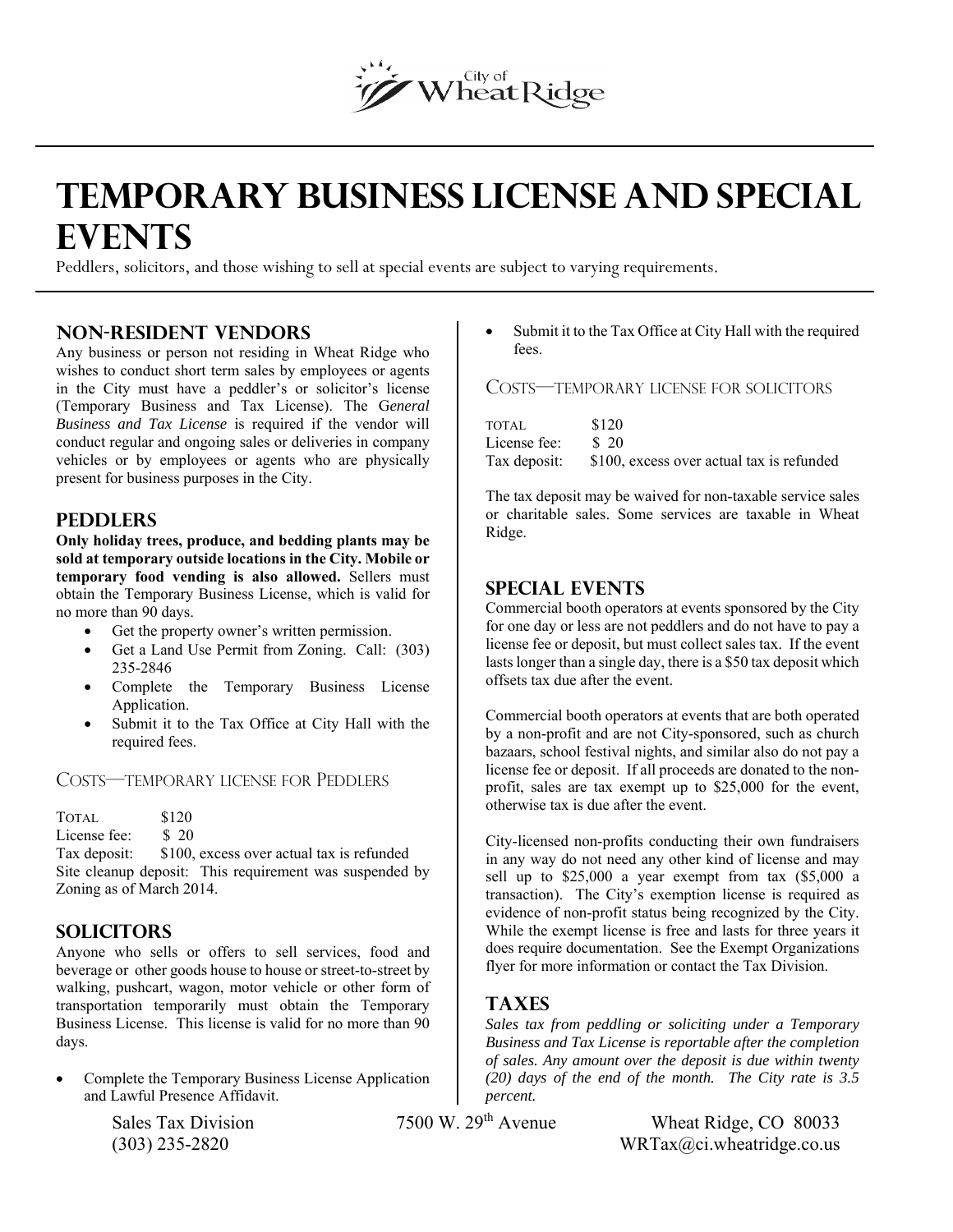**City of Wheat Ridge Special Events Fees and Deposits Chart as of July 1, 2016**

|                                                                   | <b>For Profit</b>         |                         |                            |                                              |                |
|-------------------------------------------------------------------|---------------------------|-------------------------|----------------------------|----------------------------------------------|----------------|
|                                                                   | <b>Organization Sales</b> | <b>Non Profit Sales</b> |                            |                                              | <b>License</b> |
| <b>Event Type</b>                                                 | <b>Tax Deposit</b>        | <b>Tax Deposit</b>      | <b>Notes</b>               | <b>Tax Exempt Sales for Non-Profits</b>      | Fee            |
|                                                                   |                           |                         | Very small events, small   |                                              |                |
|                                                                   |                           |                         | sales, a day or less in    |                                              |                |
| City-sponsored events, single day; example- Ridge 38, Kite Flite  | \$0.00                    | \$0.00                  | duration                   | Up to \$25,000 (\$5,000 max per transaction) | \$0.00         |
|                                                                   |                           |                         | Large events, more than    |                                              |                |
|                                                                   |                           |                         | a day duration, non-       |                                              |                |
|                                                                   |                           |                         | profit may receive         |                                              |                |
|                                                                   |                           |                         | portion of proceeds but    |                                              |                |
| City-sponsored events, multiple day; example - Carnation Festival | \$50.00                   | \$0.00                  | does not conduct sales     | Up to \$25,000 (\$5,000 max per transaction) | \$0.00         |
|                                                                   |                           |                         | Parks performances,        |                                              |                |
| City-sponsored events (Parks, PD, etc)                            | \$0.00                    | \$0.00                  | Night Out                  | Up to \$25,000 (\$5,000 max per transaction) | \$0.00         |
|                                                                   |                           |                         | Non-profit conducts        |                                              |                |
|                                                                   |                           |                         | sales and retains all      |                                              |                |
| Church bazaar, pumpkin, tree sale, craft fair, etc.               | \$0.00                    | \$0.00                  | proceeds                   | Up to \$25,000 (\$5,000 max per transaction) | \$0.00         |
|                                                                   |                           |                         | Craft fairs, etc., by non- |                                              |                |
|                                                                   |                           |                         | profit or all proceeds to  |                                              |                |
| Other non-profit fund-raisers                                     | \$0.00                    | \$0.00                  | benefit non-profit         | Up to \$25,000 (\$5,000 max per transaction) | \$0.00         |
|                                                                   |                           |                         | Trees, produce, bedding    |                                              |                |
|                                                                   |                           |                         | plants outside; photos,    |                                              |                |
|                                                                   |                           |                         | jewelry, clothing, etc.    |                                              |                |
| Commercial sales events; example - tree stand, chile stand        | \$100.00                  | n/a                     | inside                     | Not applicable                               | \$20.00        |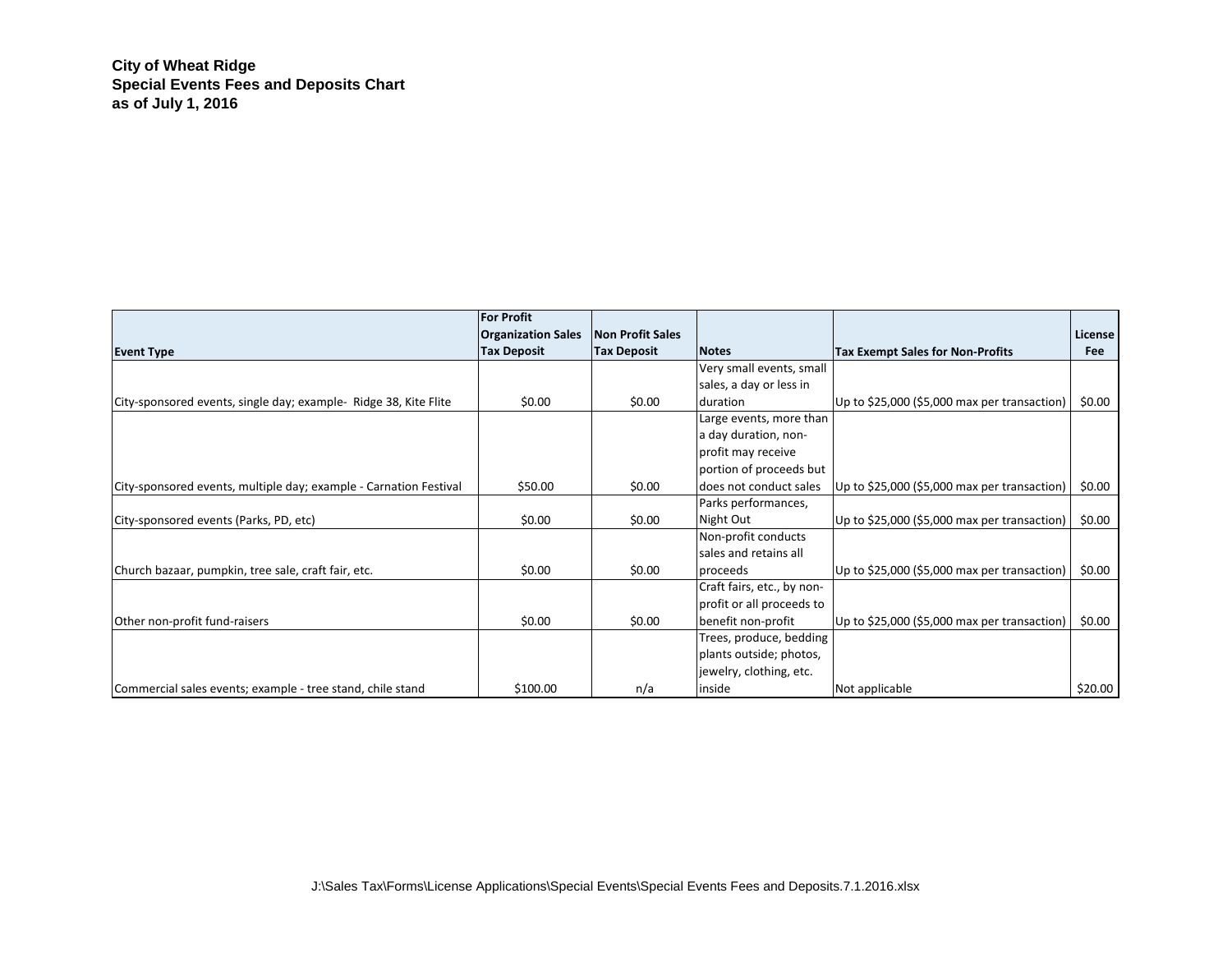Temporary Tax License App 1.2016.xlsx

Permission is hereby granted for To conduct retail sales on the property located at : NW SW NE SE (corner) of: Owned By: *This Certificate of Property Permission must be approved by the City of Wheat Ridge Zoning Department.* Certificate Valid from **the above location** to **only for the above location**. No more than one use may be granted for any given time period. Vendor Signature Address Date Land owner Signature Date Date Address Date (temporary business) (location/address/intersection) (land owners name)  $\times$ X

**NOTARY PUBLIC:** X X SEAL:

| Sworn before me this |  |  |
|----------------------|--|--|
|----------------------|--|--|

| By applicant                                                                                                                                                                                                                           |      |
|----------------------------------------------------------------------------------------------------------------------------------------------------------------------------------------------------------------------------------------|------|
| Applicant's address                                                                                                                                                                                                                    |      |
| My Commission Expires:                                                                                                                                                                                                                 |      |
| <b>Approved By:</b>                                                                                                                                                                                                                    |      |
| Sales Tax Representative Manual Account of the Capital Account of the Capital Account of the Capital Account of the Capital Account of the Capital Account of the Capital Account of the Capital Account of the Capital Accoun         | Date |
| Zoning Department Representative<br><u>Letter and the contract of the contract of the contract of the contract of the contract of the contract of the contract of the contract of the contract of the contract of the contract of </u> | Date |
| Notes:                                                                                                                                                                                                                                 |      |



## *CERTIFICATE OF PROPERTY PERMISSION*

**To be submitted by peddlers other than those at special events organized by the City or property owner**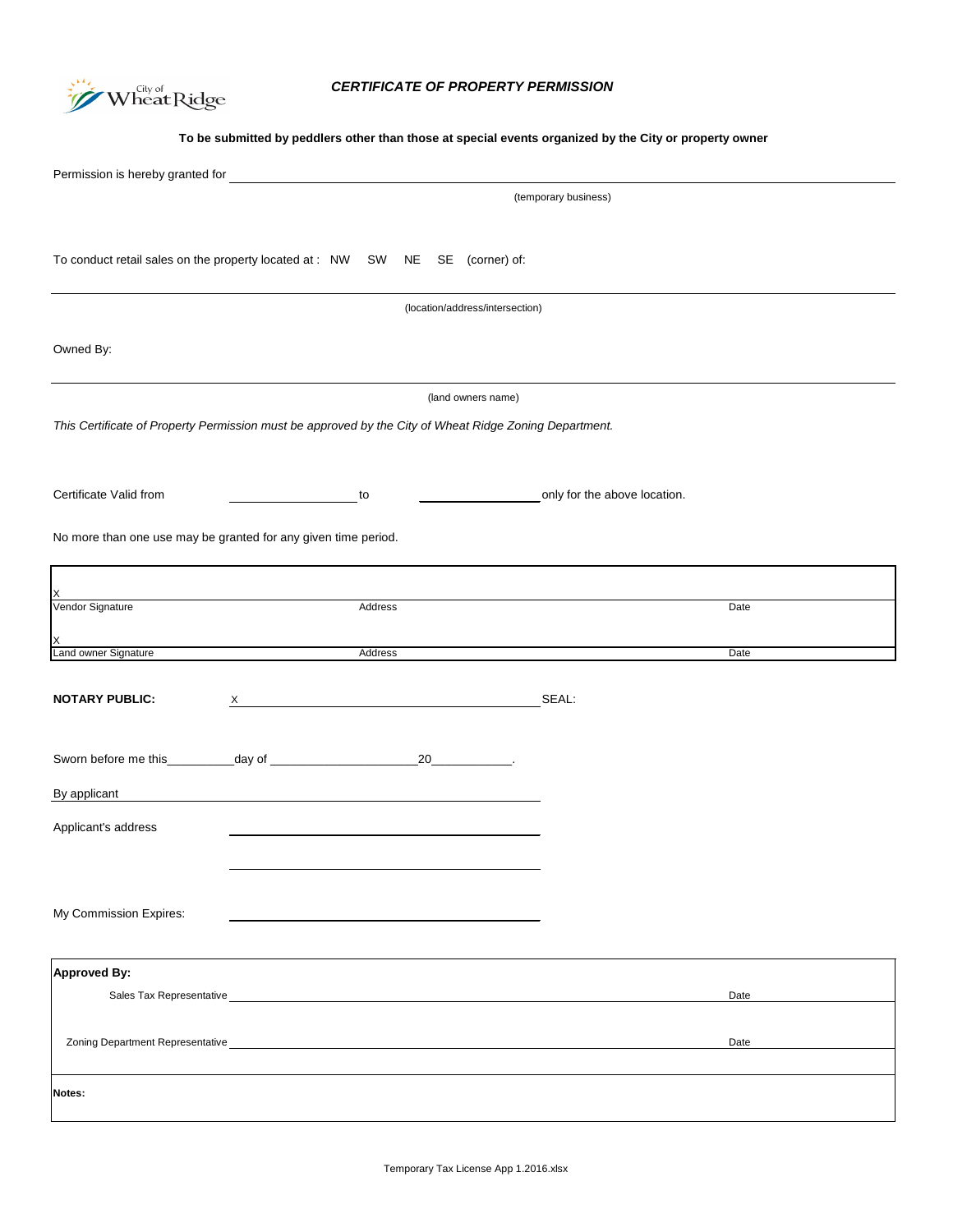## **MOBILE FOOD SALES**



## *To: Potential Mobile Retail Food Vendors*

This policy of the Community Development Department applies to pushcarts and food trucks, as defined by the Colorado Department of Public Health and Environment. All other itinerant sales shall conform to the provisions of Section 26-627 of the Wheat Ridge Code of Laws. This policy does not apply to mobile retailers associated with special events, private parties, or farmers' markets; but licensing requirements may still apply.

**Pushcarts** are retail food establishments that are non-motorized, non-self propelled units designed so foods are served from the exterior of the unit. They are intended to physically report to and operate from a commissary for servicing, restocking, and maintenance.

**Mobile Retail Food Establishments ("Food Trucks")** are retail food establishments that report to and operate from a commissary and are readily moveable. They are motorized wheeled vehicles, or towed wheeled vehicles designed and equipped to serve food.

Mobile retail food establishments and pushcarts are temporary uses, permitted under the following conditions:

- a. Mobile food sales are only permitted on private property that is commercially or industrially zoned or on property in any zone district with an institutional or semi-public use.
- b. Written approval of the property owner is required to be submitted with a business license application.
- c. Mobile food sales are not permitted in the public right-of-way.
- d. The food sales must be ancillary to an existing primary use. An active construction site is considered a primary use.
- e. Only one food merchant is allowed per principal use.
- f. Sales may include only food and non-alcoholic beverages.
- g. Hours of operation shall be between 7:00 a.m. and 11:00 p.m. for no more than four (4) total hours per day at any one location.
- h. Food trucks and pushcarts shall be parked only on paved surfaces. In the case of an active construction site where a paved surface may be unavailable or unbuilt, a vendor shall be parked on an approved material that minimizes the tracking of dirt into the street and complies with the approved stormwater management plan.
- i. Operation shall not obstruct the visibility of motorists or pedestrians; interfere with the sight distance triangle; impede parking lot circulation; block access to a public street, alley or sidewalk; impede handicap or emergency access; or unreasonably reduce the area required for parking for any other use on the lot.
- j. Site plan approval by the Community Development Department is required.
- k. Signage must be permanently affixed to or painted on pushcarts and food trucks—projecting signs are not permitted. One portable sign per vendor is allowed with a sign permit—up to six (6) square feet per side, A-frame or pedestal style only.
- l. Permanent structures, accessory furniture (canopies, tables, chairs, etc) and amplified music are not permitted.
- m. Any lighting must be indirect.
- n. Operators shall be responsible for the storage and daily disposal of all trash, refuse, and litter. No liquid wastes shall be discharged from the food truck onto the ground (with the exception of clean ice melt).
- o. A business license is required and all health department regulations must be met.
- p. Permits shall be prominently displayed to the public in the food handling area during operation.

If at any time a business license, health department certificate, or property owner permission is revoked or suspended, approval from the Community Development Department is revoked or suspended simultaneously.



City of Wheat Ridge Community Development Department 7500 W. 29th Avenue · Wheat Ridge, CO · 80033 303-235-2846 · www.ci.wheatridge.co.us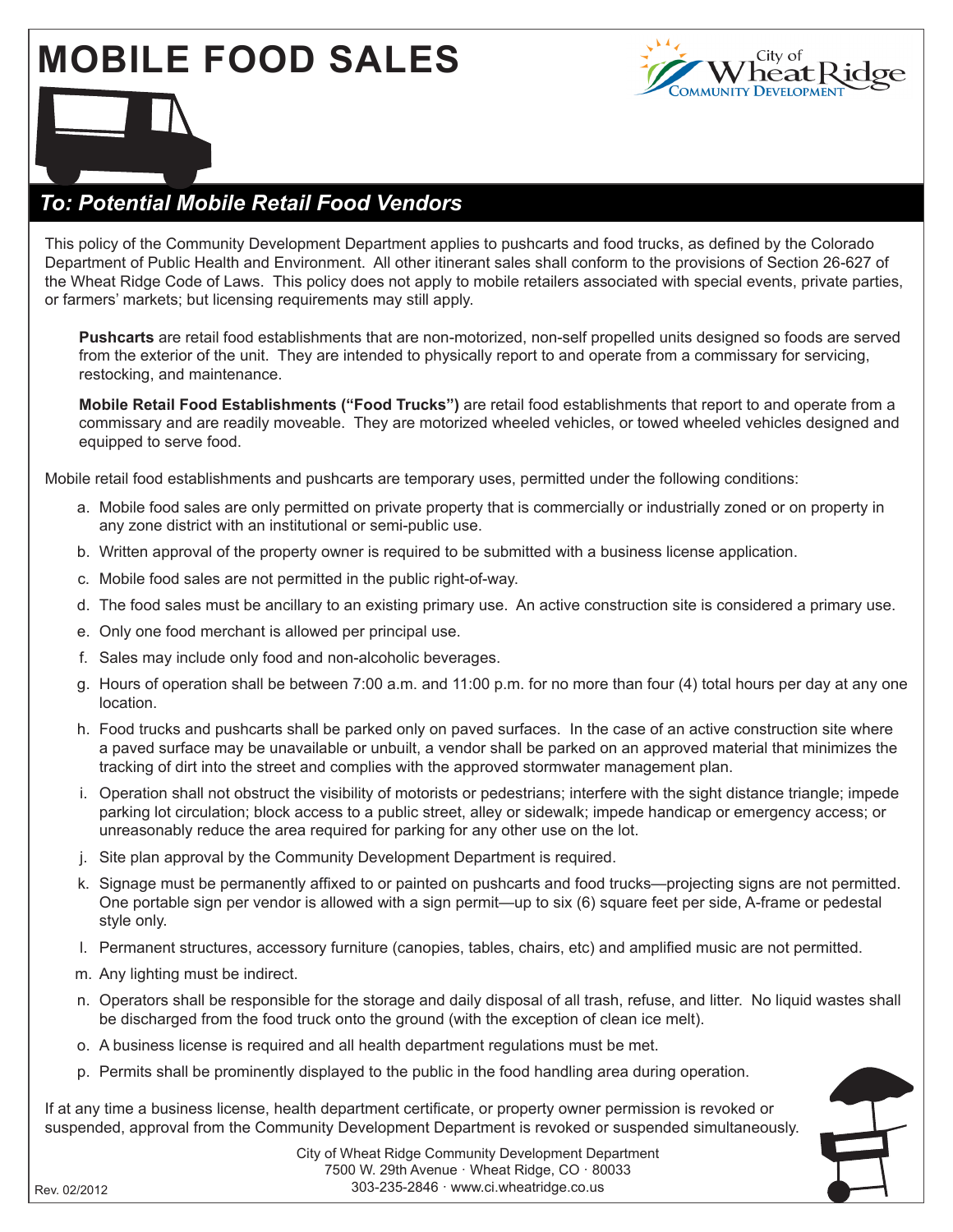

# PRODUCE STANDS

#### **WHAT IS A PRODUCE STAND?**

A produce stand is defined by the zoning code as a temporary structure at which agricultural products primarily grown on site, such as raw vegetables, fruits, herbs, flowers, plants, nuts, honey and eggs, are sold. Value-added agricultural products that are made from raw products grown, raised, or produced on-site, such as jams, jellies, oils, vinegars, and cheeses may also be sold at produce stands.

#### **WHERE ARE PRODUCE STANDS ALLOWED?**

The zoning code allows produce stands in any zone district in the city. Produce stands must be located on private property and the majority of products sold at the stand must have been grown, raised, or produced on the property where the stand is located. Produce stands located on residential properties must follow the regulations for home occupations – please see more information below under "Produce Stands on Residential Properties."

#### **WHAT PERMITS OR SUBMITTALS ARE REQUIRED?**

Because they are temporary, produce stands do not require a building permit. *All produce stands require a business license*. You may apply for a business license through the City's Sales Tax Division (303-235-2820).

Please note that under the Colorado Cottage Food Act certain types of foods (such as dairy products, oils, juices, pickles, etc.) may not be sold from produce stands without a license from Jefferson County Public Health. If you have any questions regarding the Colorado Cottage Food Act please contact Jefferson County Public Health (303-271-5700).

#### **PRODUCE STANDS ON NON-RESIDENTIAL PROPERTIES**

Produce stands are allowed as a primary or accessory use on any non-residential property. *There is no building permit required for produce stands, but you must obtain a business license through the City's Sales Tax Division*. All produce stands must meet the following requirements:

- 1. **Location**: produce stands must be located on private property and not in the public right-of-way.
- 2. **Products sold**: products sold at produce stands must have been primarily grown, raised, or produced on the same property where the stand is located. Agricultural products such as raw vegetables, fruits, herbs, flowers, plants, nuts, honey and eggs may be sold at produce stands. Value-added agricultural products that are made from raw agricultural products grown, raised, or produced on site – such as jams, jellies, oils, vinegars, and cheeses – may also be sold at produce stands.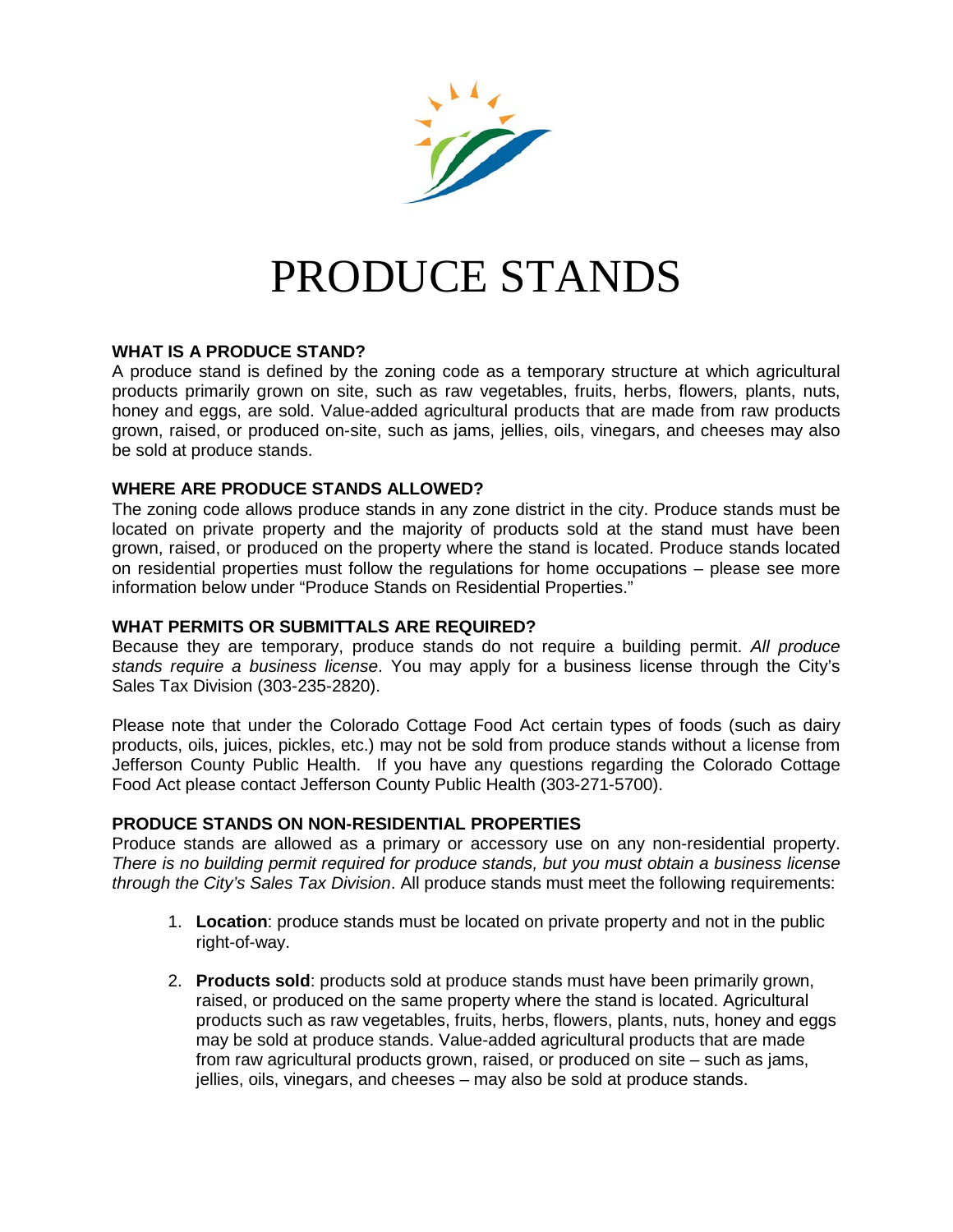- 3. **Seasonal operations**: produce stands may operate for up to 6 months of the year. When the produce stand is not in use, it must be removed and stored indoors.
- 4. **Hours of Operation**: in residential zone districts, produce stands are permitted to operate from 7 a.m. to sundown.
- *5.* **Signage**: produce stands on non-residential properties are allowed one nonilluminated sign up to 6 square feet in size and up to 5 feet tall. The sign may only be displayed when the stand is in operation. *A permit is not required for produce stand signs, which are temporary and must be removed when the stand is not in use.*
- 6. Parking: temporary off-street parking is required if there is not adequate on-street parking on adjacent streets.

#### **PRODUCE STANDS ON RESIDENTIAL PROPERTIES**

The code allows homeowners to set up produce stands on their private property as a home occupation. *To operate a produce stand as a home occupation, you must apply for a business license through the City's Sales Tax Division*. Produce stands as home occupations must meet the following requirements:

- 1. **Location**: produce stands must be located on private property and not in the public right-of-way.
- 2. **Products sold**: products sold at produce stands must have been primarily grown, raised, or produced on the same property where the stand is located. Agricultural products such as raw vegetables, fruits, herbs, flowers, plants, nuts, honey and eggs may be sold at produce stands. Value-added agricultural products that are made from raw agricultural products grown, raised, or produced on site – such as jams, jellies, oils, vinegars, and cheeses – may also be sold at produce stands.
- 3. **Seasonal operations**: produce stands may operate for up to 6 months of the year. When the produce stand is not in use, it must be removed and stored indoors.
- 4. **Hours of Operation**: in residential zone districts, produce stands are permitted to operate from 7 a.m. to sundown.
- 5. **Signage**: produce stands on residential properties are allowed one sign per the home occupation regulations. The sign may be a maximum of 2 square feet*. A sign permit is required for any home occupation sign.*
- 6. **Home Occupation Requirements**: produce stands located on residential properties must meet the home occupation requirements found in Section 26-613 of the Wheat Ridge Code of Laws. To obtain a copy of these requirements, please contact the Community Development Department at 303-235-2846.

#### **QUESTIONS?**

Contact the Community Development Department at 303-235-2846.

Rev 03/2015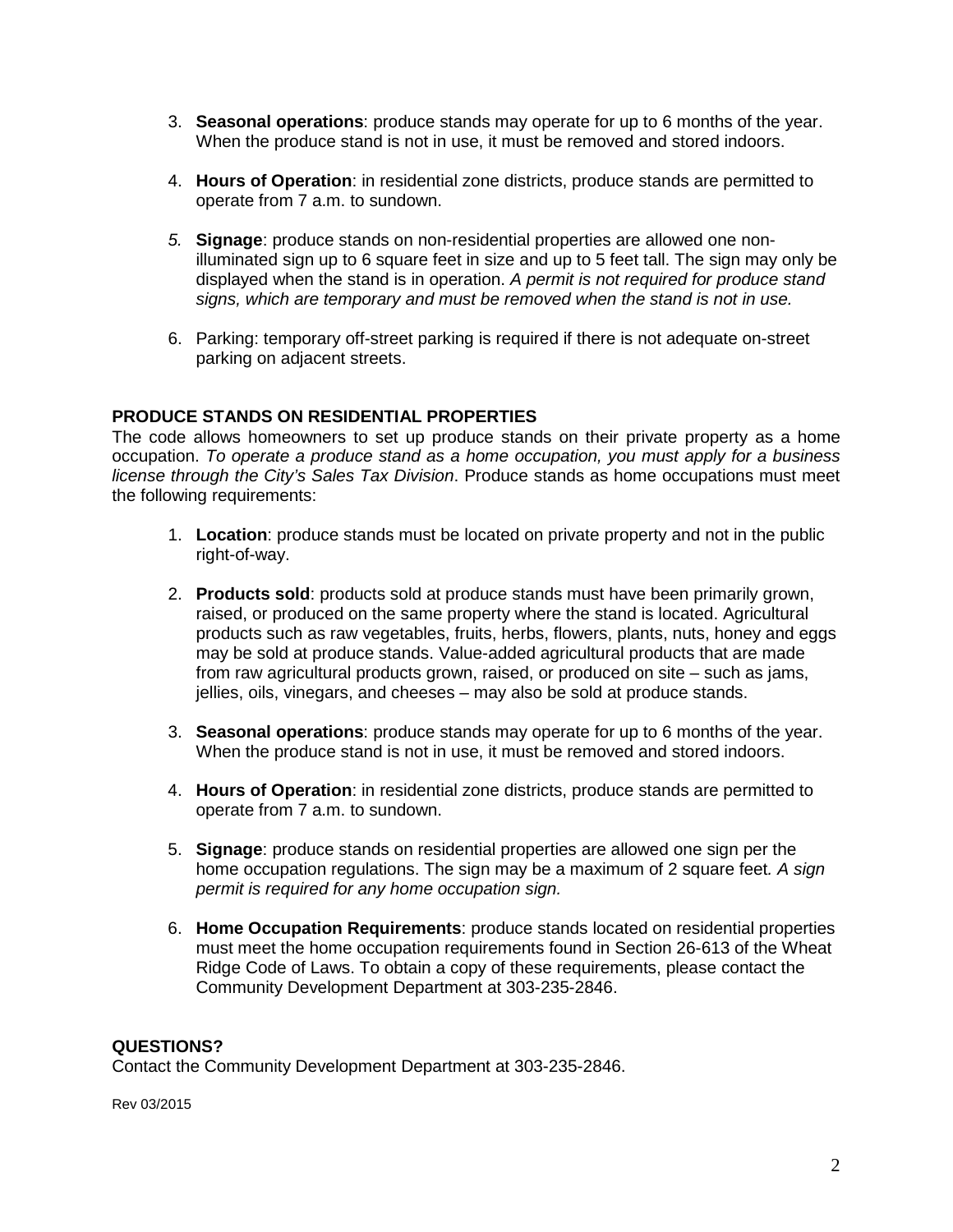## **COMMON SIGNS** ZONING CODE REGULATIONS



The Zoning Code regulates the size and location of signs throughout the City of Wheat Ridge. This handout summarizes requirements for the most common types of signs in **standard commercial, industrial and mixed use zone districts**. This handout does not address all types of signs; please refer to the table in Section 26-710 of the Municipal Code or contact the Community Development Department.

## *Temporary Signs*

#### **PORTABLE**

#### Permit *Not* Required

- Maximum 6 sqft per side
- A-frame or pedestal only
- 1 per business; must be on premise
- May only be displayed during
- business hours Setbacks apply: - 5' setback if taller than 36"
	- 2' setback if ≤ 36" tall
- If on sidewalk, may not interfere with accessibility

### **BANNER**

#### Permit *Not* Required

- Size limits apply:
- ½ the allowance for wall signs
- 1 per business/activity
- Must be securely anchored
- May be placed only on walls facing a public street or major drive
- Not permitted on fences, landscaping, freestanding poles, or utility poles

## **PENNANT & STREAMER**

#### Permit *Not* Required

- Time limits apply: - Up to 60 days per year
- Must be securely anchored
- Only permitted for sales or special events

**SPEC A L**

May not interfere with other property, streets, motorists, or pedestrians

## **BALLOON & INFLATABLE**

Permit *Not* Required

- Time limits apply: - Up to 60 days per year
- Roof mounting permitted, but height limits apply
- Must be securely anchored
- Only permitted for sales or special events
- May not interfere with other property, streets, motorists, or pedestrians



**NOTE: THE SIGNS IN THIS HANDOUT ARE NOT PERMITTED IN THE PUBLIC RIGHT-OF-WAY.** Where it is difficult to determine the public right-of-way due to lack of curb, gutter, and/or sidewalk, the boundary should be presumed to be 10' from the edge of pavement or back of curb. Where a sidewalk exists, the boundary should be presumed to be 2' from the outside edge of sidewalk. Temporary signs found to be located within the city right-of-way or in violation of sight triangle requirements shall be removed by an enforcement officer with no requirement of notice. (Sec. 26-707)

City of Wheat Ridge Community Development Department 7500 W. 29th Avenue · Wheat Ridge, CO · 80033 303-235-2846 · www.ci.wheatridge.co.us

## *Permanent Signs*

### **FREESTANDING**

#### 区 Permit Required

- Size limits apply:
	- Based on building size
	- 1 per street frontage, not to exceed 2 per development Setbacks apply:
	- 5' setback if under 7' tall
		- 10' setback if 7' 15' tall
		- 10' setback if adjacent to
		- residential properties



## **WALL SIGN**

#### **X** Permit Required

- Size limits apply: - No larger than 1 sqft per linear foot of the wall on which it is affixed
- 1 per street frontage or major interior drive



## **WINDOW & DOOR**

Permit *Not* Required

• Signs may not obstruct more than 25% of the door or window area







OFF <sup>5</sup>0%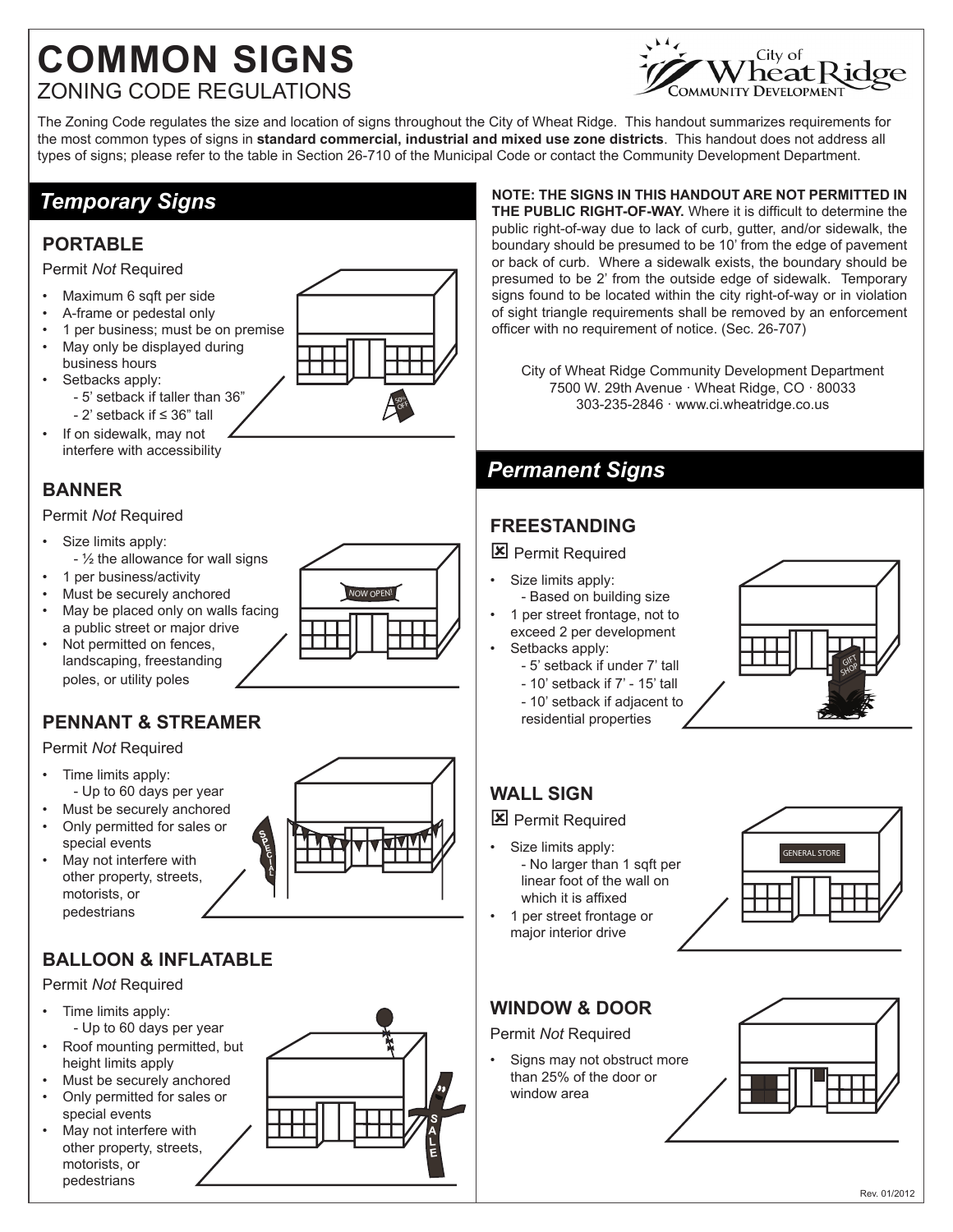Sec. 11‐225. ‐ Definitions.

Nonresident vendor: Any retailer or vendor whose place of business is outside the city.

Peddler: Any person, whether as volunteer, owner, agent, consignee or employee, who engages in a temporary business of selling and delivering goods within the city, and who, in furtherance of such purpose, leases, uses or occupies any tent, temporary structure, stand or outdoor location on private property for the exhibition and sale of such goods. This definition shall include any person who associates temporarily with any local dealer, trader, merchant or auctioneer, or conducts a transient business in connection with, as a part of or in the name of any local dealer, trader, merchant or auctioneer. This definition shall not include any person who holds a general business license from the city and operates in full compliance with the zoning code of the city.

Solicitor: Any person, whether as volunteer, owner, agent, consignee or employee, who travels by foot, wagon, motor vehicle, pushcart or any other method of transportation from house to house or street to street selling or offering to sell services, food, beverages, goods or merchandise.

(Ord. No. 1272, § 2, 12-9-02)

Sec. 11‐226. ‐ Nonresident vendor.

- (a) Engaging in business. It shall be unlawful for any nonresident vendor to engage in business in the city without first having obtained a license in accordance with section 11-23. Any nonresident vendor engaged in business in the city shall have the same tax liability and responsibility for reporting and collecting the city tax on sales to city residents as a resident vendor has with respect to sales tax pursuant to this chapter.
- (b) Engaging in peddling or soliciting. It shall be unlawful for any person to engage in the business of a peddler or solicitor within the city limits of Wheat Ridge without first obtaining a license as provided herein.
- (c) Reserved.
- (d) Presentation of license. Any nonresident vendor shall present its license for inspection upon request of the sales tax inspector or other law enforcement officer of the city.
	- (1) If such nonresident vendor is unable to produce a license, or identify the person in whose possession such license could be found, or produces an expired or invalid license, such nonresident vendor shall be directed and ordered to cease his operations immediately and not resume such operations until a valid license is obtained.
	- (2) Any nonresident vendor who fails to comply with such order or directive may be issued a summons and complaint pursuant to section 11-22, or may be subject to the impoundment of his property as specified in paragraph (e) of this section.
- (e) Seizure of property; administrative hearing. In the event that a nonresident vendor fails to comply with an order to obtain a license and continues to engage in business in the city, the city may seize and impound any personal property of the nonresident vendor, or his agent, located in the city and used in any manner in furtherance of or to facilitate the transaction of the vendor's business in the city. The vendor shall be notified of the impoundment and shall have the right to demand an administrative hearing to be held not later than five (5) working days from the date of seizure, unless the vendor requests a later date. The hearing officer at such hearing shall determine only whether or not the nonresident vendor had a valid business license and whether or not the impounded property was used in furtherance of or to facilitate the transaction of business by the nonresident vendor in the city. If no hearing is demanded or if a hearing is held and it is determined that the property was so used, the impounded property shall be held until the vendor has obtained a license. If it is determined at the hearing that the property was not so used, it shall be released forthwith. The determination of the hearing officer shall be appealable to the district court pursuant to Rule 106(a)(4) of the Colorado Rules of Civil Procedure.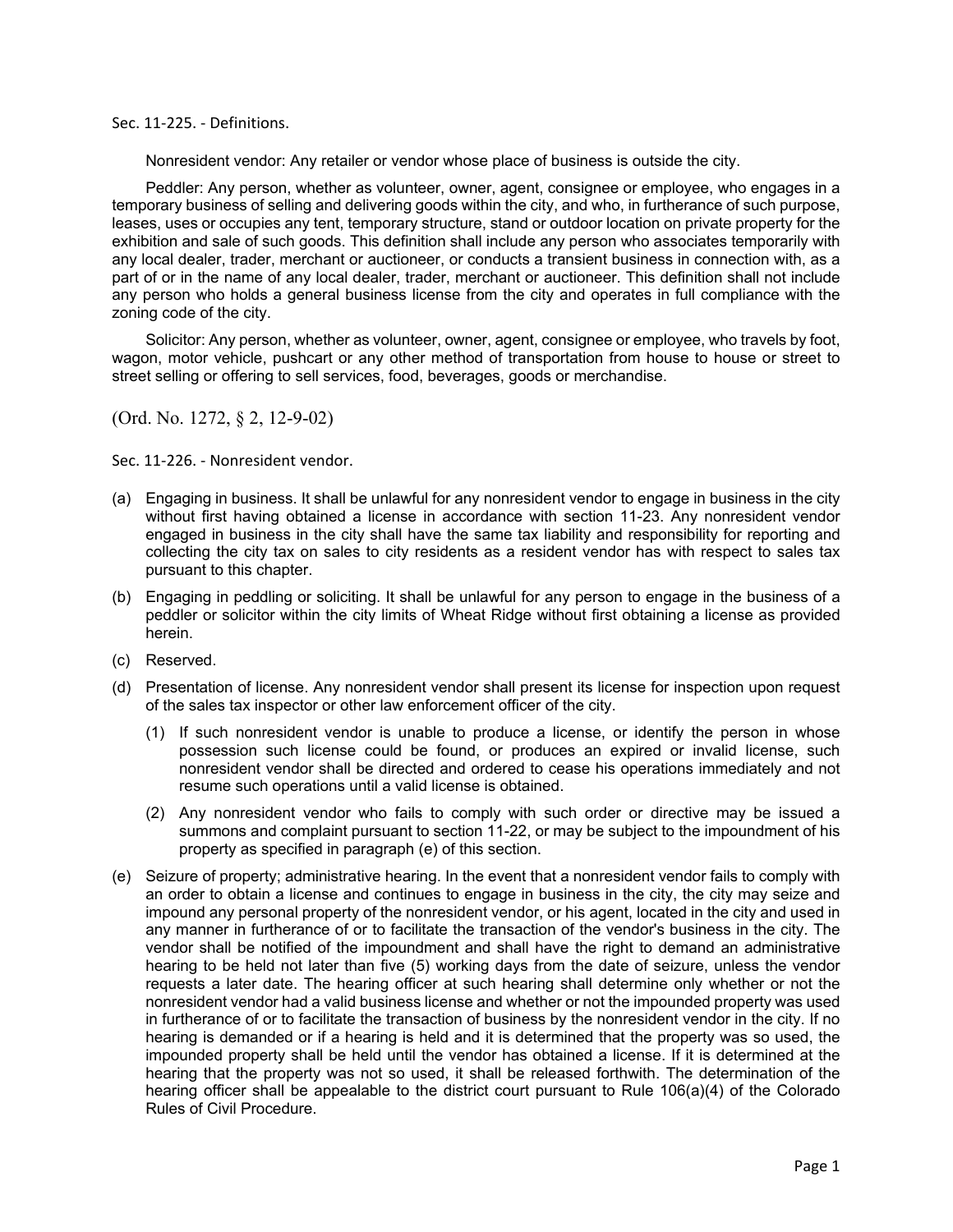- (f) Sale of impounded property upon failure to obtain license. If the vendor fails to apply for a license within ten (10) days from the date of impoundment, the sales tax inspector may estimate the taxes due in accordance with section 22-43 and collect such taxes pursuant to this article from the proceeds of the sale of the impounded property. Such sale shall be conducted under the procedures specified under section 22-46(k).
- (g) Investigation and issuance. Upon receipt of a license application, the sales tax inspector shall refer copies to the city zoning official and when deemed appropriate or in the best interest of the safety of the citizens of Wheat Ridge to the police department.
- (h) Grounds for denial. The treasurer shall deny the issuance of a license for the following reasons:
	- (1) Any misrepresentation, fraud, deception, breach of warranty, or breach of contract in the city or elsewhere by the applicant.
	- (2) Failure by the applicant to comply with this chapter or any other applicable provisions of the City Code.
	- (3) Failure by the applicant, his supervisor or his employer to remit any tax due to the city under this chapter.
	- (4) Upon finding after an investigation by the chief of police, felony convictions of the applicant, his agents or his employees involving crimes against the person or property of another, or for institutionalization for mental illness which caused acts of violence against the person or property of another; provided, however, that such felony convictions or institutionalization occurred within the five (5) years preceding the date of application.
	- (5) For purposes of this paragraph (h):
		- a. Crimes or acts of violence against the person of another shall include homicide, attempted homicide, rape, attempted rape, sexual assault, assault, battery and other similar felonies involving moral turpitude by whatever name; and
		- b. Crimes or acts against the property of another shall include theft, burglary, breaking and entering, larceny, and other similar felonies involving moral turpitude by whatever name.
	- (6) Persons whose applications for licenses have been denied shall be notified in writing of the reason for such denial and, upon written request to the city treasurer, are entitled to an administrative hearing pursuant to paragraph (e) of this section with the treasurer, or another hearing officer as designated by the treasurer, serving as hearing officer. The hearing officer shall determine whether the reasons for license denial in this paragraph (h) in fact exist.
- (i) Land use permit. The city zoning official shall determine whether the applicant must obtain a land use permit, per section 2-60(j) of the Wheat Ridge Code, in order to do business at the proposed location. If a permit is required, the city zoning official shall recommend denial of the license unless the applicant first secures approval or a permit.
- (j) Issuance of permit upon approval of zoning officials. Upon receipt of approval from the city zoning official and police department, if appropriate, the treasurer will issue the license pursuant to paragraph (k) with any condition listed, or notify applicant of denial in writing.
- (k) Issuance upon payment of fee. If the application is approved, upon payment of the prescribed license fee by the applicant, the sales tax inspector shall issue the license. Such license shall contain the signature of the city treasurer and shall show the name, address of said licensee, the kind of license issued, the amount of fee paid, the date of issuance and the length of time the same shall be operative. The sales tax inspector shall keep a permanent record of all licenses issued.
- (l) Issuance of peddler's or solicitor's license. If a land use permit is required by the city zoning official, then a peddler's license shall be issued. If no such permit is necessary, then a solicitor's license shall be issued.
- (m) Property owner's permission required for issuance of peddler's license. A peddler shall not receive a license under this section if he does not have written permission from respective property owners to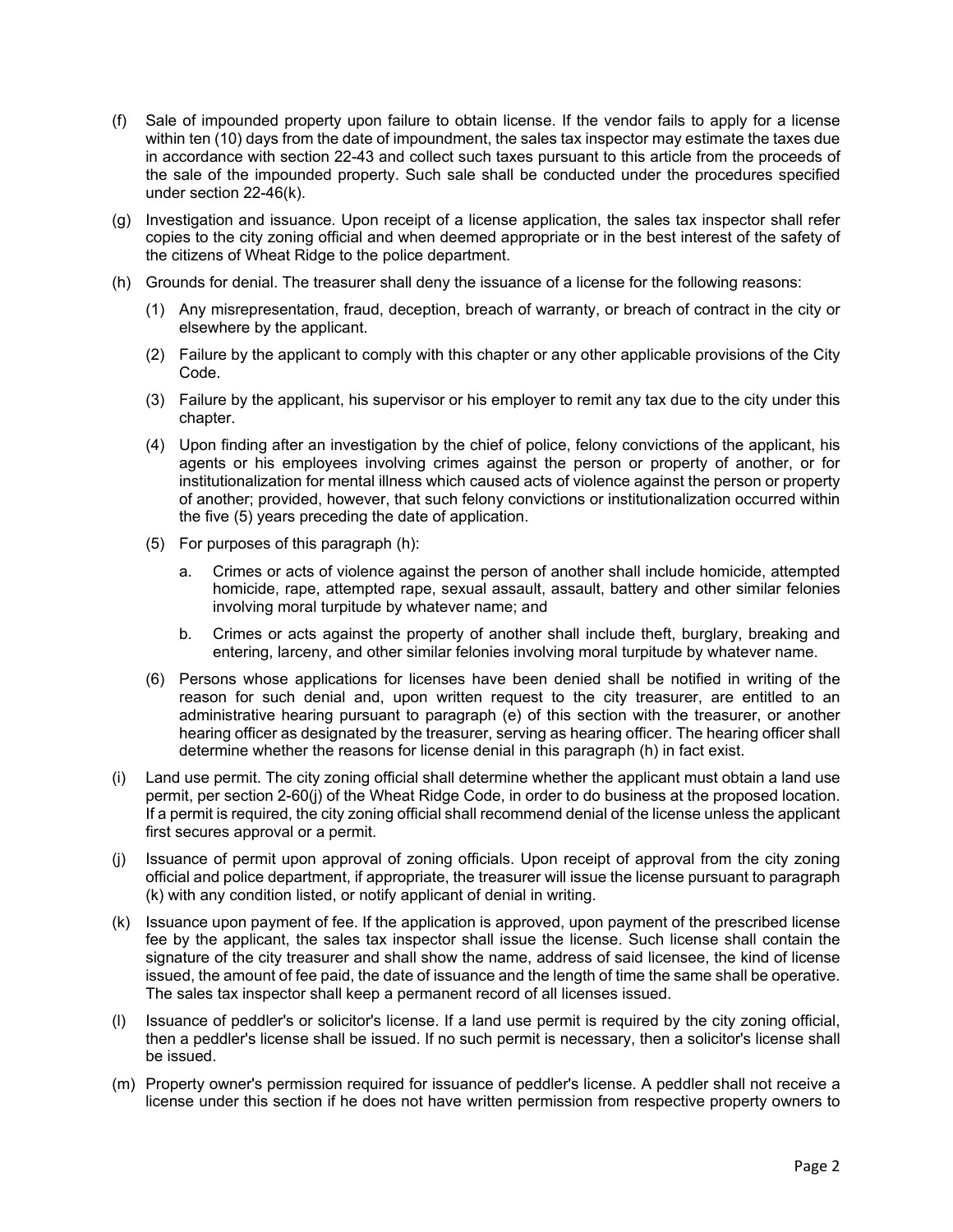set up displays and sell goods on private property. A permission form must be signed and notarized on the form provided by sales tax inspector.

- (n) Compliance with other applicable laws. All licensees under this chapter shall comply with other applicable laws of the City of Wheat Ridge or State of Colorado.
- (o) Zoning. All peddlers conducting activities under this chapter shall conform to the zoning provisions of the Wheat Ridge Code, including the sign code, unless otherwise provided herein.
	- (1) No peddler shall conduct his activities within ten (10) feet of any public property or right-of-way.
	- (2) If customers of the peddler are required to park in order to gain access to the goods or services of the peddler, the peddler shall not do business at a location that lacks sufficient parking or that interferes with the public rights-of-way on sidewalks or streets or that requires customers to park on private property without the consent of the property owner.
	- (3) Peddlers must be located in order to provide safe access by vehicle and pedestrian traffic to the peddler's location without requiring illegal or unsafe turning movements by vehicles or trespassing across private property.
	- (4) Peddlers shall not use a property or location in a way that:
		- a. Impedes access to the entrance of any adjacent building or driveway.
		- b. Is located in such a manner as to interfere with a fire hydrant, fire escape, bus stop, loading zone, or driveway of a fire station, police station, hospital, or handicapped parking space or access ramp.
	- (5) A peddler's land use permit shall designate the specific location for the use and the time period for which the permit is issued. Permits may not be issued for any location for more than ninety (90) days. Permits may not be used at any location other than the location specified in the permit.
- (p) Hours of operation. Licensees shall be allowed to engage in their businesses between the hours of 7:00 a.m. and 10:00 p.m., unless otherwise stated in the conditions on their license.
- (q) Site cleanup deposit required. Before any peddler's license or permit shall be issued to an applicant selling from a site location within the city, the applicant must post a one hundred dollar (\$100.00) (cash) site cleanup deposit. The deposit will be refunded when the site has been approved as properly restored to a reasonable condition, on a form provided by the city, signed by the code enforcement or city zoning official.
- (r) Removal of trash. All trash or debris accumulation caused by a licensee's activities shall be collected and deposited in a proper trash container. Any accumulation of trash or debris that causes the city to incur expense in removing the accumulation shall be cause for the city to proceed against the site cleanup deposit.
- (s) Compliance with traffic and parking laws. All soliciting, peddling activities, whether conducted on foot or from a vehicle, shall be conducted in strict accordance with all traffic and parking laws.
- (t) License and required fees for solicitors and peddlers. All fees for solicitors and peddlers must be paid with cash, certified check or money order as follows:
	- (1) One hundred dollar (\$100.00) deposit to be applied against sales tax collections; applicant must bring in sales receipts within ten (10) days after sales to claim any refund on overpayment of sales tax deposit. Failure to provide proof of sales receipts will mean forfeiture of deposit. Sales tax collections over one hundred dollars (\$100.00) must be remitted within twenty (20) days of sales.
	- (2) The application fee as set forth in section 11-29.
	- (3) The general business license fee as set forth in section 11-29.
	- (4) The site clean up deposit set forth in subsection (q) of this section. Such fee shall be refundable upon issuance of a certificate of site clean up by code enforcement or city zoning officials.